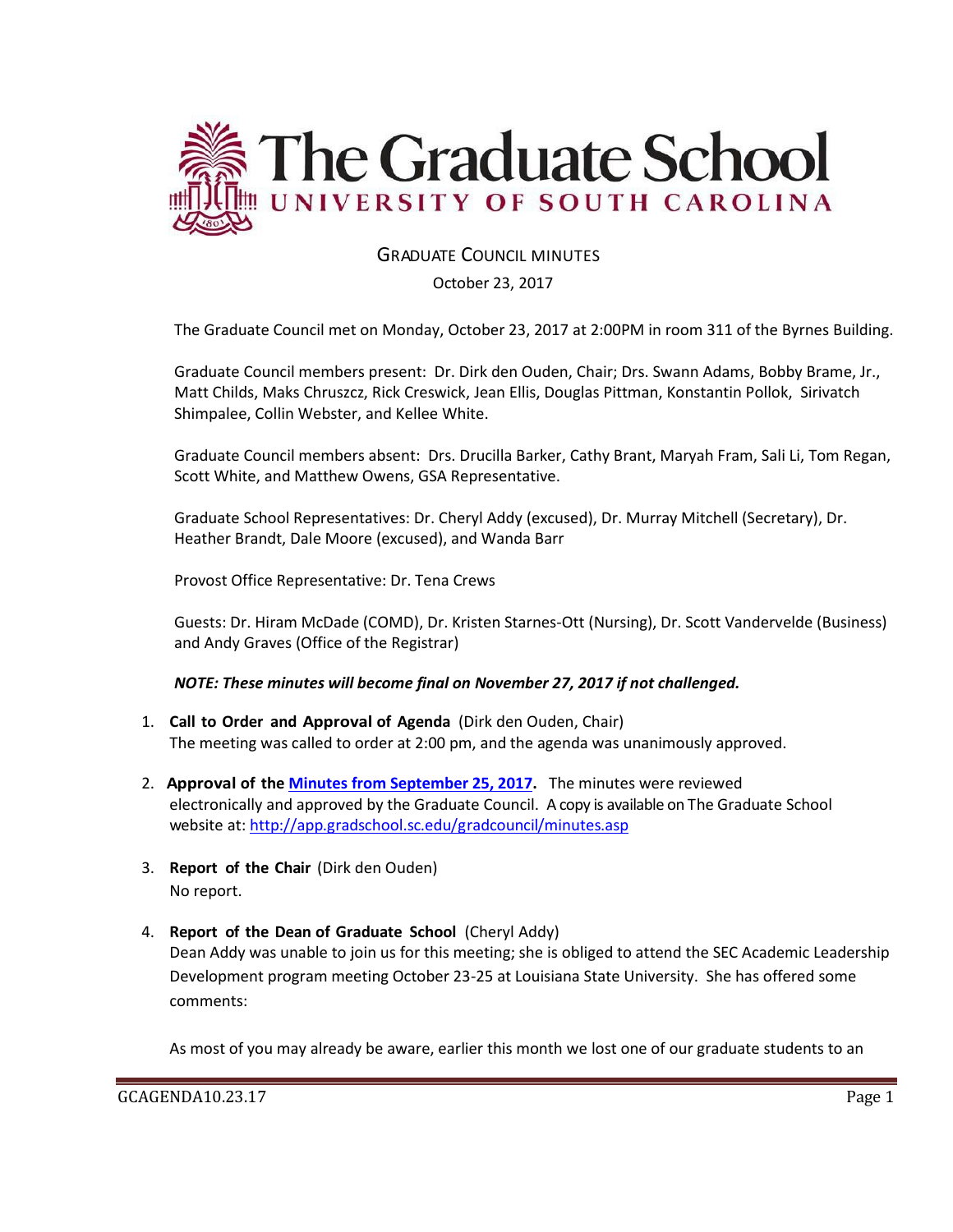apparent suicide; and on Friday we lost another student, apparently to natural causes. Please share with all of your colleagues, the importance of monitoring students for signs of anxiety/distress and make gentle referrals for help as needed. This reminder is intended to help prevent incidents, if at all possible, but also to help those left behind to cope with the aftermath of such sudden losses. Graduate students and their spouses are eligible for student health center services—there is a fee for service for spouses, depending on insurance.

Dr. Addy also reported a productive meeting with President Pastides, Vice President for Student Affairs, Vice Provost and Dean of Students, Dennis Pruitt, Dr. Beck and Dr. Mann from Student Health Services, Senior Associate Vice President for Student Affairs and Academic Support, Stacey Bradley, and representatives from the Student Government Association and the Graduate Student Association met last week to discuss access to services. Consensus was that better communication is critical, trying to minimize any stigma and for all (students, faculty, staff) to be alert to signs of distress and to act on those signs.

Work continues to increase the Graduate School visibility in services, excellence initiative, etc. All are continuing to work toward early involvement of the Graduate School in the approval process for both international and domestic partnerships.

## 5. **Report of the Secretary of the Graduate Council** (Murray Mitchell)

Dr. Mitchell encouraged Council members to remind colleagues to attend committee meetings when they have a proposal being considered. If any Committee member has a question and nobody can provide an answer, the proposal is at risk of languishing for another month. Reminders are sent for committee meetings that are typically held on the second Monday of the month.

We are working with the Office of the Registrar to create an electronic submission system for dealing with Special Topics Course proposals in the hope that such a system might better facilitate the tracking of proposals. Please encourage program colleagues to check the Graduate Council Minutes to see if action has been taken on a proposal. If the course does not appear in the minutes, please follow up to see what has happened.

Please remind colleagues not to assign "T" grades to 799 or 899 courses if they have not seen the student all semester. Assigning the grade indicates to the student that he/she is making satisfactory progress and this may not be the case.

In a related request, developing a Graduate Student Handbook can be a very helpful document to produce for your students—I'm happy to help in any way I can. Indicating, among your other guidelines, some information as to what "satisfactory progress" means in your program would be most helpful. I have come across a student who has been enrolled for more than 20 years—it would be difficult to characterize this student as making satisfactory progress.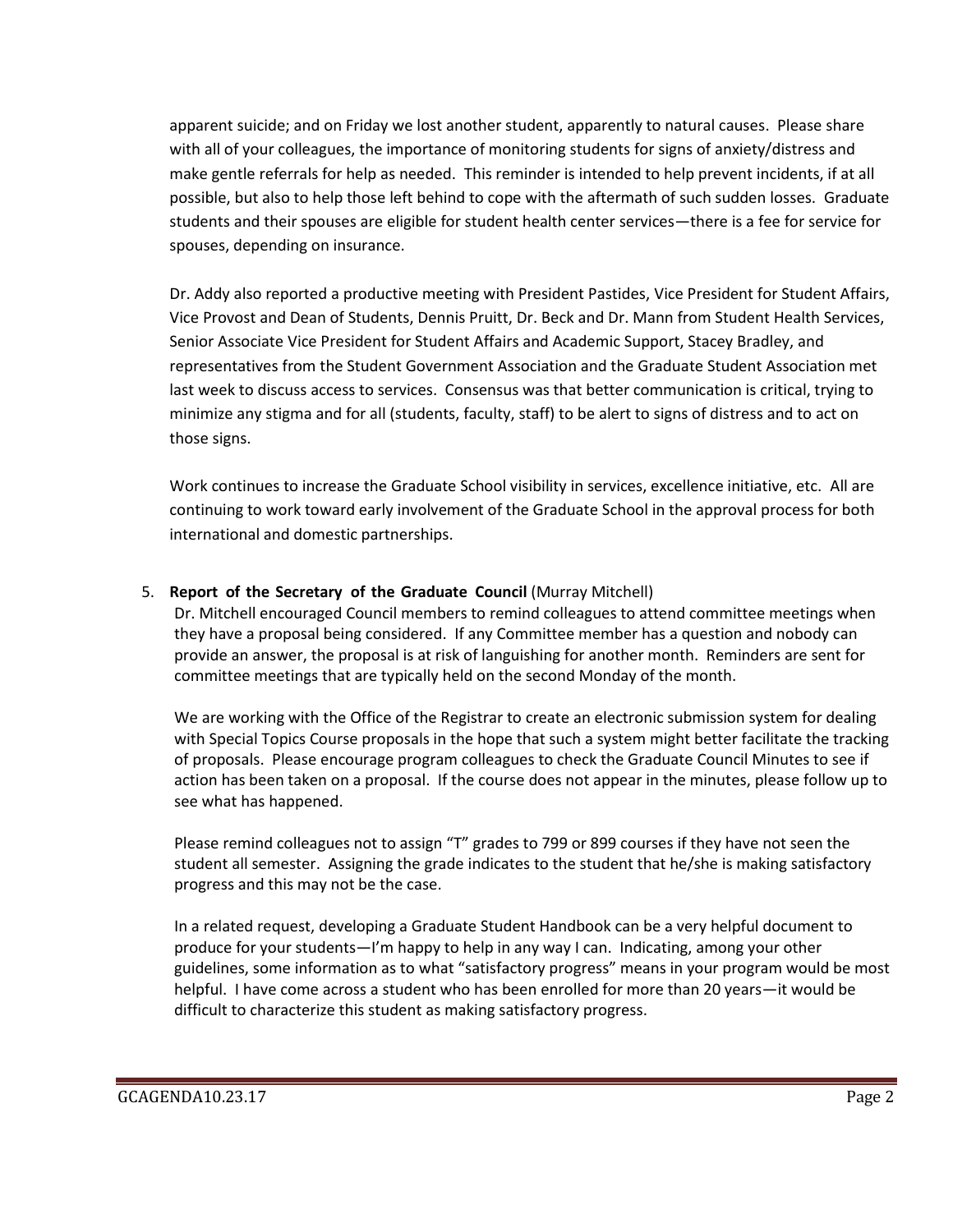Last, we will be charging the Academic Policy and Practices Committee to address the following: Review and, if appropriate, recommend revised wording to Graduate School language regarding policies that govern Transfer Credits. Specifically, langue on transfer credits in:

- 1. Certificate and Specialist Requirements
- 2. Master's Degree Requirements
	- a. Including "A Second Master's Degree from USC"
- 3. Doctoral Degree Requirements
- 4. Academic Regulations

#### 6. **Report on Professional Development** (Heather Brandt)

#### **Fall 2017 #GRADprofdev updates:**

|                                                             | <b>Registered</b> | <b>Attended</b> | Outcome: How valuable was<br>the workshop on September<br>22 and/or 23 as a professional<br>development activity to you? |
|-------------------------------------------------------------|-------------------|-----------------|--------------------------------------------------------------------------------------------------------------------------|
| Shut Up and Write (9/22)                                    | 22                | 14              | 8.79                                                                                                                     |
| Shut Up and Write (9/23)                                    | 24                | 17              | 8.79                                                                                                                     |
| Writing a Teaching Philosophy, Part 1<br>(10/4)             | 28                | 27              | Pending                                                                                                                  |
| Considering and Applying Your<br>Transferable Skills (10/6) | 33                | 12              | Pending                                                                                                                  |
| Learning from the Best: Mungo Award<br>Winners (10/16)      | 19                |                 | Pending                                                                                                                  |

#### **Remaining events:**

- Learning the Art of Building Your Network webinar (10/27)
- Networking Twitter chat (10/27)
- Writing a Teaching Philosophy, Part 2 (11/1)
- Start Smart (11/2)
- Shut Up and Write  $(11/3, 11/4)$
- Teaching in Different Settings (11/10)
- Professional Journeys webinar (12/1)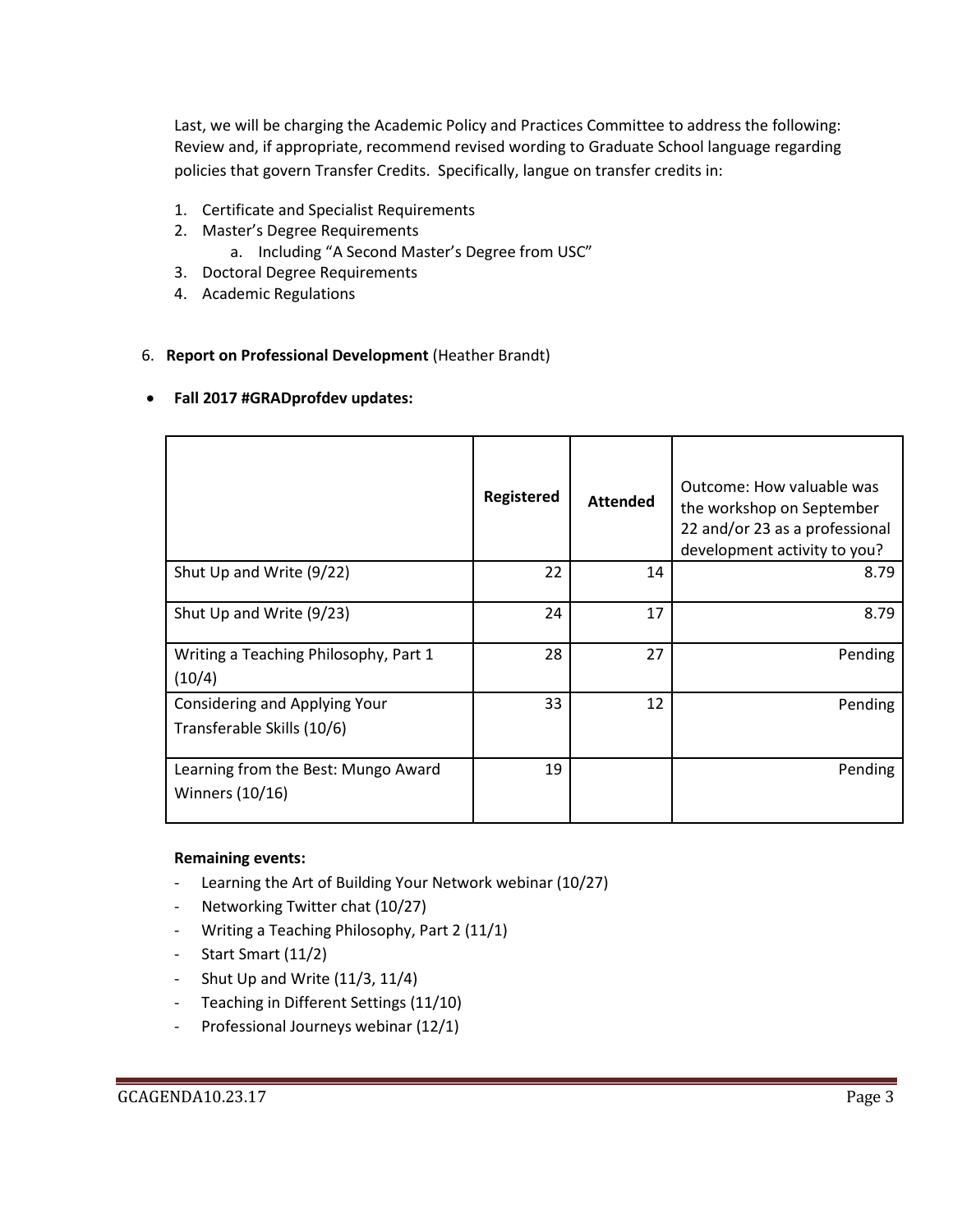Already planning programming for spring 2018. If you have recommendations, please contact Heather.

#### **CGS PhD Career Pathways:**

The Council of Graduate Schools (CGS) recently [announced](http://cgsnet.org/coalition-universities-selected-gather-data-about-phd-career-pathways) a new initiative to improve understanding of career pathways for current PhD students and alumni. The University of South Carolina (UofSC) is participating in this innovative CGS initiative as an affiliate institution. The project seeks to determine what types of careers PhDs pursue and examines their career trajectories up to fifteen years post-PhD. The data collected will be used to help determine what skills are needed to be successful in a variety of career pathways. This information will then be shared with institutions, including UofSC, to implement program improvement for current PhD students. Data collection will begin in fall 2017, and CGS will publish the initial findings in fall 2018.

UofSC is Part of a New Initiative to Better Understand PhD Career Pathways

<http://www.gradschool.sc.edu/post.asp?eventid=1229>

Documenting What PhDs Do for a Living, The Chronicle

#### <http://www.chronicle.com/article/Documenting-What-PhDs-Do-for/241449>

#### **AAAS Career Pathways Program:**

The Graduate School has purchased 100 licenses to the American Association for the Advancement of Science (AAAS) Career Pathways Program. *Career Pathways: Learning Beyond Grad School* program is designed to prepare graduate students for the real-life challenges – and opportunities – that await beyond the classroom and help them explore and pursue their career dreams. The online program is comprised of eight courses, two elective courses, and a series of exclusive supporting tools: job aids, a career pathway map, sample resumes and cover letters, role play scenarios and more. With Mike Matthews, Heather Brandt has reached out to SmartState chairs, graduate directors in selected STEM programs, fourth-year Presidential Fellows, and Lauren Clark (Postdoctoral Association) to recommend doctoral students and post-doctoral fellows for the program. Today, via social media, the opportunity for general graduate students to request access was launched

[\(https://docs.google.com/forms/d/e/1FAIpQLScPb9Zsc\\_bADHQWGm9WP7\\_5nkh8nyxrc7TC73u3PU6di](https://docs.google.com/forms/d/e/1FAIpQLScPb9Zsc_bADHQWGm9WP7_5nkh8nyxrc7TC73u3PU6diwezbQ/viewform) [wezbQ/viewform\)](https://docs.google.com/forms/d/e/1FAIpQLScPb9Zsc_bADHQWGm9WP7_5nkh8nyxrc7TC73u3PU6diwezbQ/viewform). A pre-license survey will be completed prior to granting access to the online program, and a post-test survey will be administered in April 2018.

- Additional professional development resources available for graduate students (refer to attachment for details).
	- National Center for Faculty Development and Diversity
	- National Postdoctoral Association
	- Imagine PhD (starts October 23)
	- Cornell Graduate School Productive Writer Listserv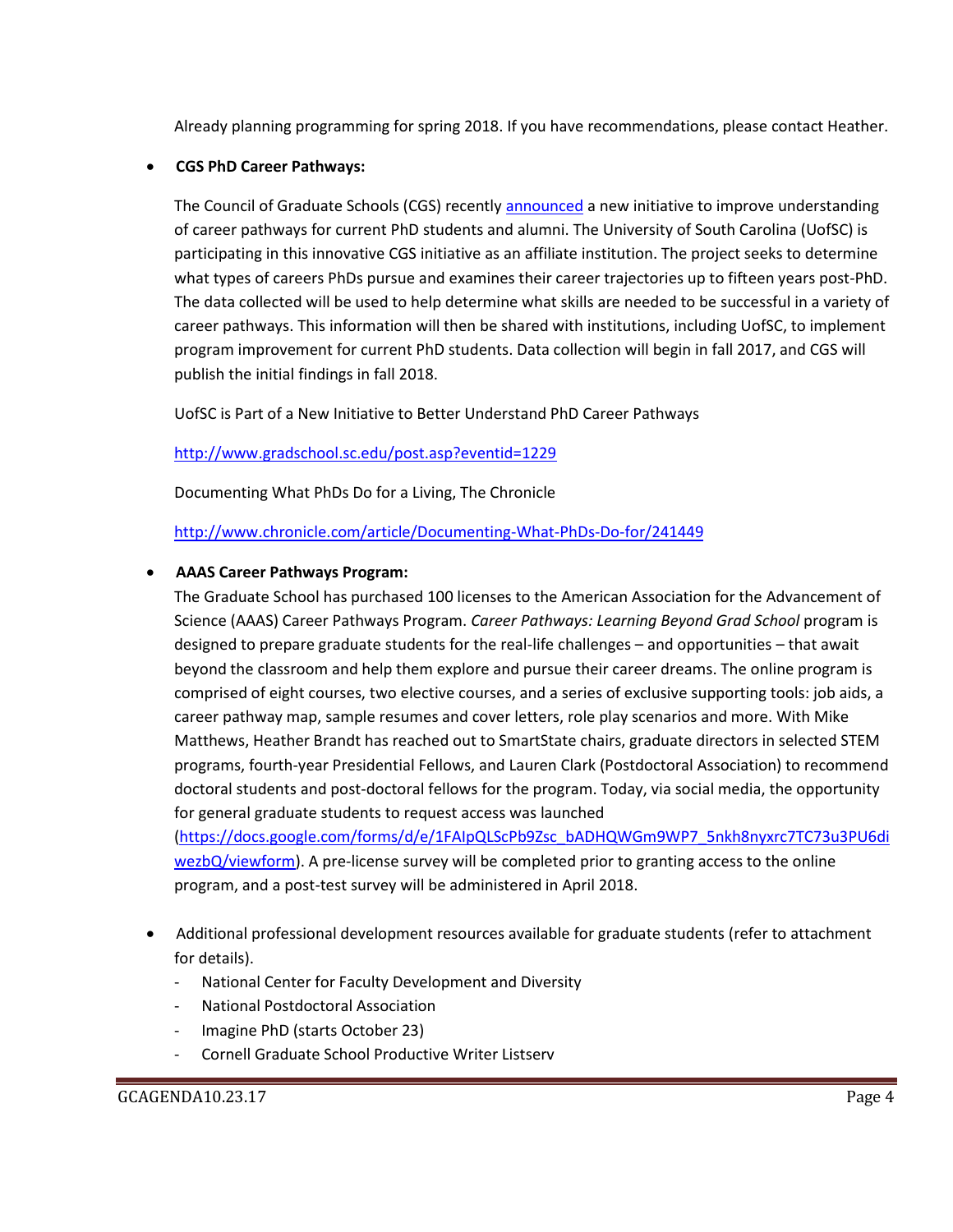- 6. **Report of the Graduate Student Association Representative** (Matthew Owens) No report.
- 7. **Report of the Academic Policy and Practices Committee** (Maryah Fram) No report.
- 9. **Report of the 500/600 Level Courses, Distance Education and Special Courses** (Murray Mitchell)

A listing of 500/600 Level Courses is presented to Council for informational purposes only.

**ARTS 500 (3)** Visual Meaning (Course Change Proposal, Fall 2018) **ARTS 510 (3)** Painting I (Course Change Proposal, Fall 2018) **ARTS 511 (3)** Painting II (Course Change Proposal, Fall 2018) **ARTS 513 (3)** Advanced Watercolor (Course Change Proposal, Fall 2018) **ARTS 525 (3-6)** Three-Dimensional Studies I (Course Change Proposal, Fall 2018) **ARTS 526 (3-6**) Three-Dimensional Studies II (Course Change Proposal, Fall 2018) **EMCH 530 (3)** Engineering Optimization (Spring 2018) **FAMS 597 (3)** Special Topics in Comparative Studies in Film and Media (Delete Course, Fall 2018) **JOUR 502** (**3)** Advanced Radio Programming (Delete Course, Fall 2018) **JOUR 503 (3)** Advanced Television Programming (Delete Course, Fall 2018) **JOUR 523 (3)** Television Directing (Delete Course, Fall 2018) **JOUR 524 (3)** Advertising Management (Delete Course, Fall 2018) **JOUR 543 (3)** Telecommunications and Society (Delete Course, Fall 2018) **JOUR 546 (3)** Advanced Copyediting (Delete Course, Fall 2018) **JOUR 549 (3)** Introduction to Magazine Editing (Delete Course, Fall 2018) **JOUR 552 (3)** Cable/Satellite Communication (Delete Course, Fall 2018) **JOUR 554 (3)** Telecommunications Law and Regulation (Delete Course, Fall 2018) **JOUR 559 (3)** Advanced Magazine Editing (Delete Course, Fall 2018) **JOUR 565 (3)** Advanced Media Analysis (Delete Course, Fall 2018) **JOUR 570 (3)** Newspaper in the Classroom (Delete Course, Fall 2018) **JOUR 572 (3)** Advanced Reporting (Delete Course, Fall 2018) **JOUR 577 (3)** Newspaper Feature Articles (Delete Course, Fall 2018) **JOUR 578 (3)** Publication Advising (Delete Course, Fall 2018) **JOUR 581 (3)** Advanced TV Production and Direction (Delete Course, Fall 2018) **JOUR 583 (3)** Newspaper Photojournalism (Delete Course, Fall 2018) **POLI 552 (3)** Economic Development Policy (New Course Proposal, Spring 2018)

#### **Distance Delivery Proposals**

**SLIS 534** (3) Knowledge Discovery Techniques (New Course Proposal; Spring 2018)

#### **Special Topics Course Proposals**

**BMEN 589 (3)** Advanced Biomechanics (two sections; Fall 2017)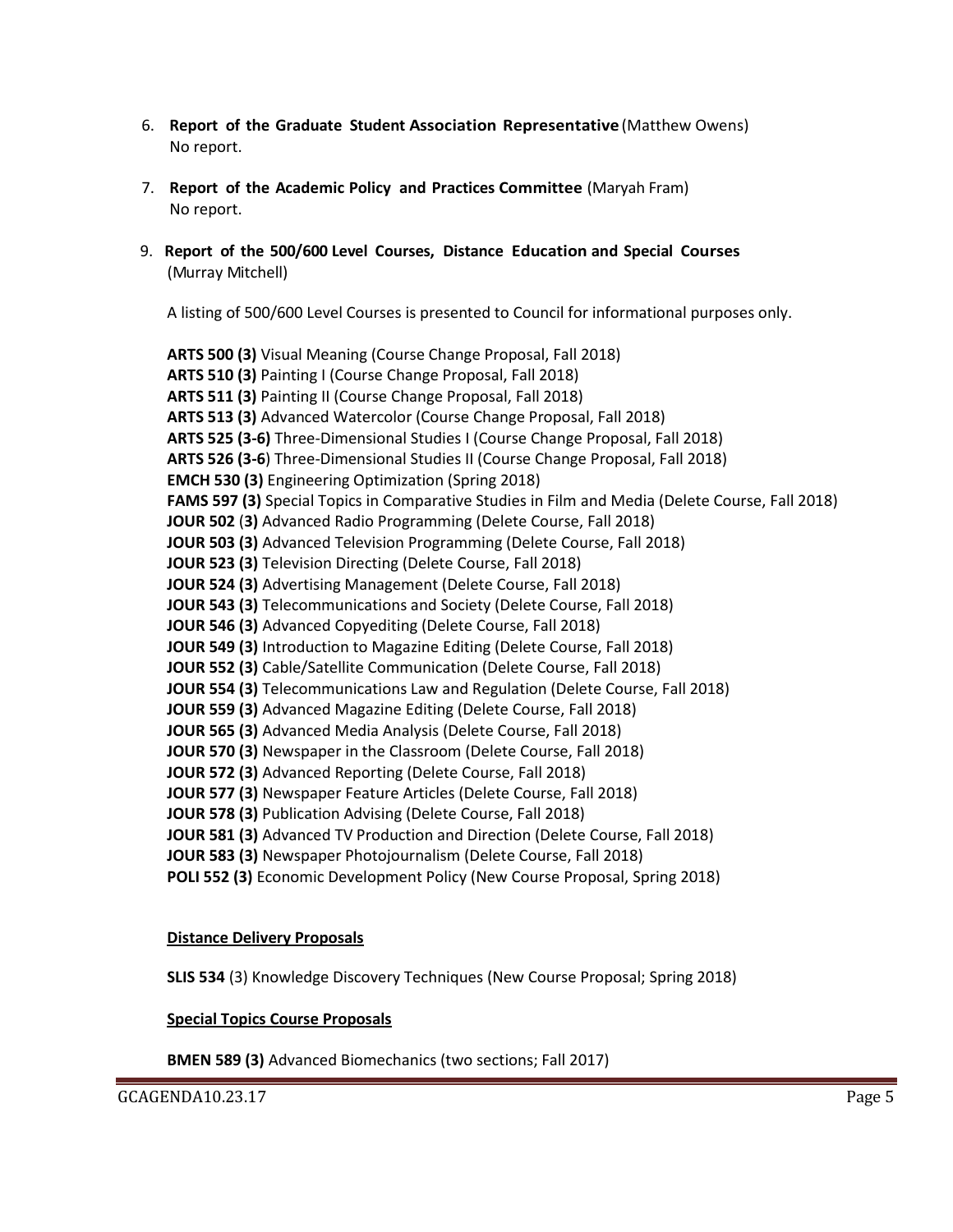**BMEN 589 (3)** Bio Nano/Micro Electro-Mechanical Systems (two sections, Fall 2017) **COMD 710 (3)** Language Structure in Aphasia (Spring 2018) **CRJU 591 (3)** Crime Over the Life Course (Spring 2018) **CRJU 591 (3)** Criminological Case Studies (Spring 2018) **CRJU 591 (3)** Law and Lyrics (Spring 2018) **CSCE 790 (3)** Parallel Programming Models for Multicore and Manycore Processors (Fall 2017) **ECIV 790 (3)** Intermodal Freight Transport (two sections; Fall 2017) **ELECT 559 (3)** FEEDER: Advanced Electric Machines and Drives (Fall 2017) **EMCH 561 (3)** Nuclear Fuel Materials and Behavior (two sections, Fall 2017) **EMCH 561 (3)** Engineering Optimization (two sections, Fall 2017) **ENCP 789 (3)** IGERT 700-Overview **ENCP 789 (3)** IGERT 717 – The Energy Escape **ENCP 789 (3)** IGERT 710 – Nanoscience: Chemistry and Physics of Low Dimensional Materials **ENHS 793 (3)** Environmental Pollution and Women's Reproductive Health (Spring 2018) **ENGL 706 (3)** English and Continental Renaissance Literature (Fall 2017) **ENGL 709 (3)** Poetry of the Romantic Era (Fall 2017) **ENG 721 (3)** Influence & Intertextuality in the American Renaissance (Fall 2017) **ENGL 722 (3)** Studies in American Fiction after 1945 – Pynchon and DeLillo (Fall 2017) **ENG 741 (3)** "Invisible Man" and American Culture (Fall 2017) **ENGL 748 (3)** Colonial Modernity (Fall 2017) **EPID 894 (3)** Advanced Nutritional Epidemiology (Spring 2018) **EXSC 755 (3)** Advanced Clinical Skills in Athletic Training (Spring 2018) **EXSC 755 (3)** Professional Issues in Athletic Training (Spring 2018) **FAMS 510 (3)** Classical Hollywood Cinema (Spring 2018) **FAMS 511 (3)** Alternative Media/Alternative Communities (Spring 2018) **FAMS 511 (3)** American Teen Film (Spring 2018) **FAMS 555 (3)** Documentary Film Media Studies (Fall 2018) **FAMS 566 (3)** Superheroes Across Media (Spring 2018)

## 10. **Associate Graduate Faculty Nominations** (Murray Mitchell)

| Name:    | Dwayne Baker (PhD)         |
|----------|----------------------------|
| Program: | Geography                  |
| Term:    | Spring 2018 - Fall 2023    |
| Name:    | Gina M. Kunz (PhD)         |
| Program: | <b>Educational Studies</b> |
| Term:    | Fall 2017 - Fall 2023      |
| Name:    | Kirsten Lackstrom (PhD)    |
| Program: | Geography                  |
| Term:    | Spring 2018 - Fall 2023    |

## *These nominations received unanimous support by the Graduate Council.*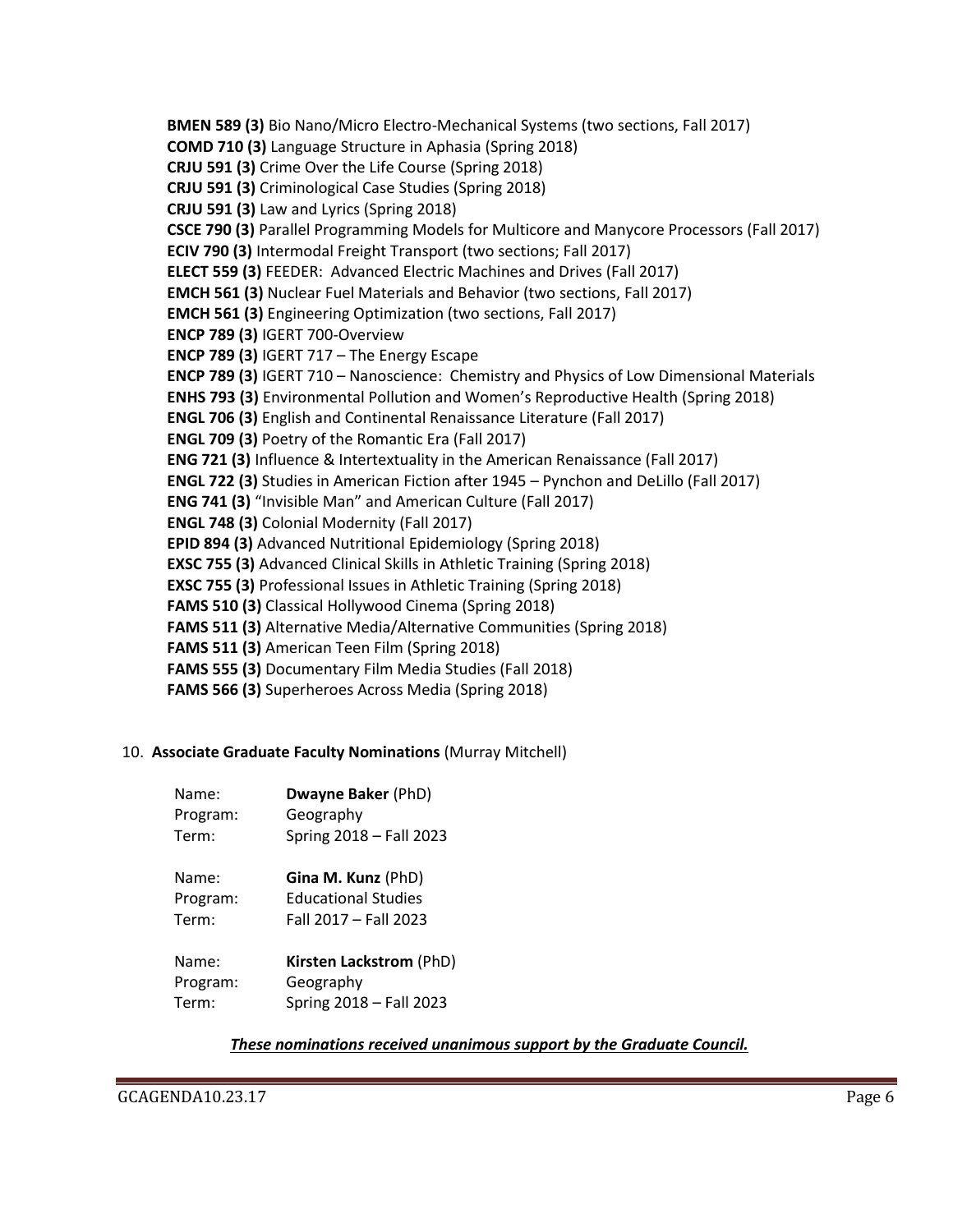## 11. **Fellowships and Scholarships Committee** (Scott White)

No report.

## 12. **Report of Science, Math, and Related Professional Programs Committee** (Rick Creswick)

Below is a list of proposals reviewed by the Committee. Each curricular action can be viewed at this Public Agenda review site: <https://www.sc.edu/programproposal/agenda/?id=34&code=GCO>

At this Public Agenda link, the individual proposals are not live-linked, but agenda items are listed in alphabetical order. To view the full proposals, GC members and Committee Chairs still need to go to the Committee Review site, and filter for "Committees", then for the "Committee" called "Added to Grad Council agenda."

- **BIOL Major / Degree Program**, Professional Science Master (PSM), Arts and Sciences, Terminate Program: Fall 2018
- **BIOS 757** (3) Intermediate Biometrics , Public Health, CCP: Fall 2018
- **BIOS 758** (4) Advanced Biometrics, Public Health, CCP: Fall 2018
- **BIOS 780** (3) Introduction to Quantile Regression, Public Health, CCP: Fall 2018
- **BMSC 745** (2) Clinical Medicine Medical Interviewing, Medicine, CCP: Fall 2018
- **COMD 735** (2) Counseling in Speech-Language Pathology, Public Health, NCP: Fall 2018
- **ELCT Major / Degree Program,** MS System Design, Engineering and Computing, Terminate Program: Fall 2018
- **ENVR 802** (3) Environmental Policy and Management, Arts and Sciences, NCP: Spring 2018
- **EPID 788** (3) Practical Methods for Secondary Data Analysis, Public Health, NCP: Spring 2018
- **NURS 704** (3) Advanced Health Assessment, Nursing, CCP: Fall 2018
- **PHYT Major / Degree Program**, Public Health, Degree Requirements: A minimum of 106 post baccalaureate hours (typical program is 123 hours). The exact number of hours will be determined by the Program of Study Committee

## *These proposals were unanimously approved by Graduate Council.*

` 13. **Report of the Humanities, Social Sciences, Education, and Related Professional Programs Committee** (Drucilla Barker was not in attendance; report given by Murray Mitchell).

Below is a list of proposals reviewed by the Committee. Each curricular action can be viewed at this Public Agenda review site: <https://www.sc.edu/programproposal/agenda/?id=34&code=GCO>

At this Public Agenda link, the individual proposals are not live-linked, but agenda items are listed in alphabetical order. To view the full proposals, GC members and Committee Chairs still need to go to the Committee Review site, and filter for "Committees", then for the "Committee" called "Added to Grad Council agenda."

- **ECON Major / Degree Program,** Economics, M.A., Business, Change in Program: Fall 2018
- **EDEX 712** (3) Instruction of Students with Intellectual Disabilities, Education, CCP: Fall 2018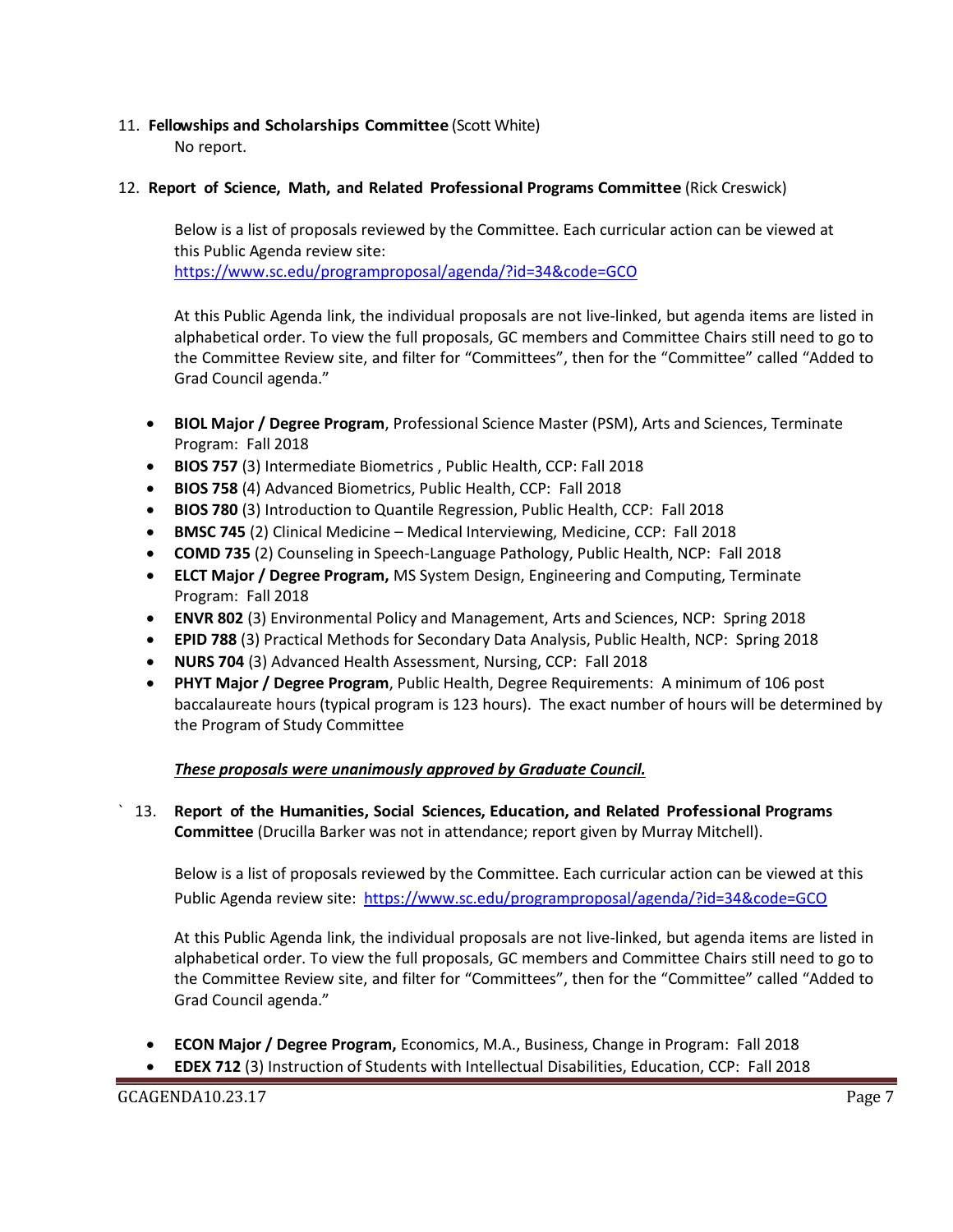- **EDEX 763** (3) Integrated Secondary Curriculum, Instructional Strategies, and Transition Programs, Education, NCP: Spring 2018
- **EDFI 747** (3) Critical Race Theory and Education, Education, NCP: Spring 2018
- **ENGL Major / Degree Program,** Direct-Admission Doctor of Philosophy in English with an Emphasis in English and American Literature, Arts and Sciences, Change Program: Fall 2018
- **FINA 780** (3) Entrepreneurial Finance and the Dynamics of Emerging Ventures, Business, NCP: Spring 2018
- HIST 775 (3) Comparative History of Slavery in the Americas from the 15<sup>th</sup> to the 19<sup>th</sup> Century, Arts and Sciences, NCP: Spring 2018
- **IBUS 719** (3) Social Networks and Global Leadership, Business, NCP: Spring 2018
- **IBUS 729** (3) Comparative Innovation Systems, Business, NCP: Spring 2018
- **INTB Dual Degree Program,** Master of International Business Dual Degree with Aalto University (Finland), Business, New Program: Spring 2018.
- **MGMT 737** (3) Human Resources Experiential Project, Business, NCP: Spring 2018
- **MGSC 897** (3) Global Supply Chain Operations Management: Graduate Capstone Consulting Project, Business, CCP: Fall 2018
- **RFMR Major / Degree Program**, Master of Retailing, Hospitality, Retail, and Sport Management, Change in Program: Fall 2018
- **SOCY Major / Degree Program**, MA in Sociology, Arts and Sciences, Change in Program: Fall 2018
- **WGST Academic Certificate,** Women's and Gender Studies, Certificate, Arts and Sciences, Change in Program: Fall 2018

#### *These proposals were unanimously approved by Graduate Council.*

#### 14. **Report of the Grievances, Appeals and Petitions Committee** (Swann Adams)

The Council went into closed session to discuss a student appeal.

In open session, the Council was asked to vote on the recommendation from the GAP Committee. With one abstention, the Council voted to support the recommendation.

#### 15. **Other Committee Reports**

- 16. **Old Business**
- 17**. New Business**
- 18. **Good of the Order**
- 19. **Adjournment**

The meeting was adjourned at 3:10p.m.

**Murray Mitchell, Secretary**

GCAGENDA10.23.17 Page 8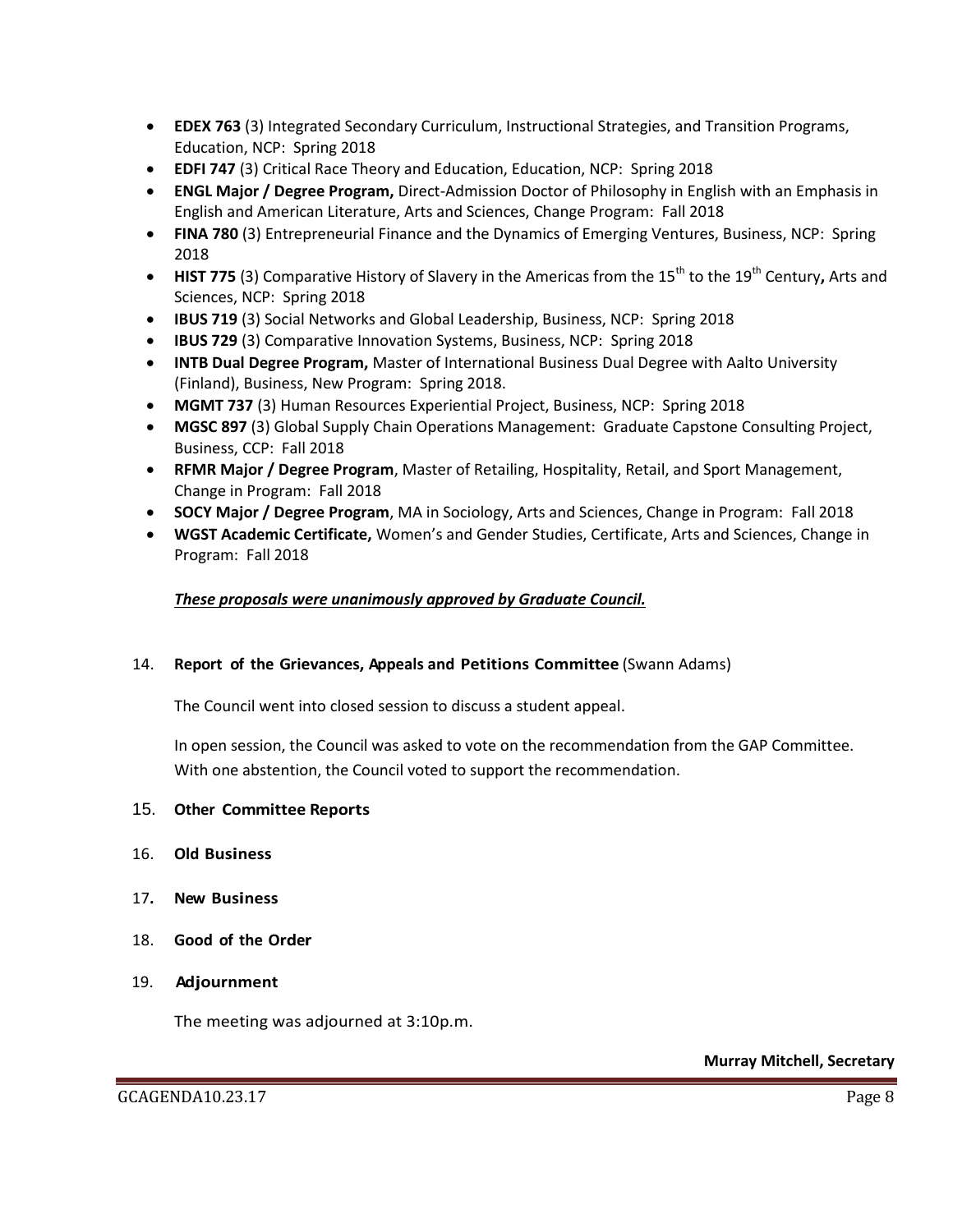CC: Harris Pastides, President Joan Gabel, Provost Cheryl Addy, Vice Provost & Dean of the Graduate School Deans Department Chairs Graduate Directors Aaron Marterer, University Registrar Elaine Belesky, Office of the Registrar Andrew Graves, Office of the Registrar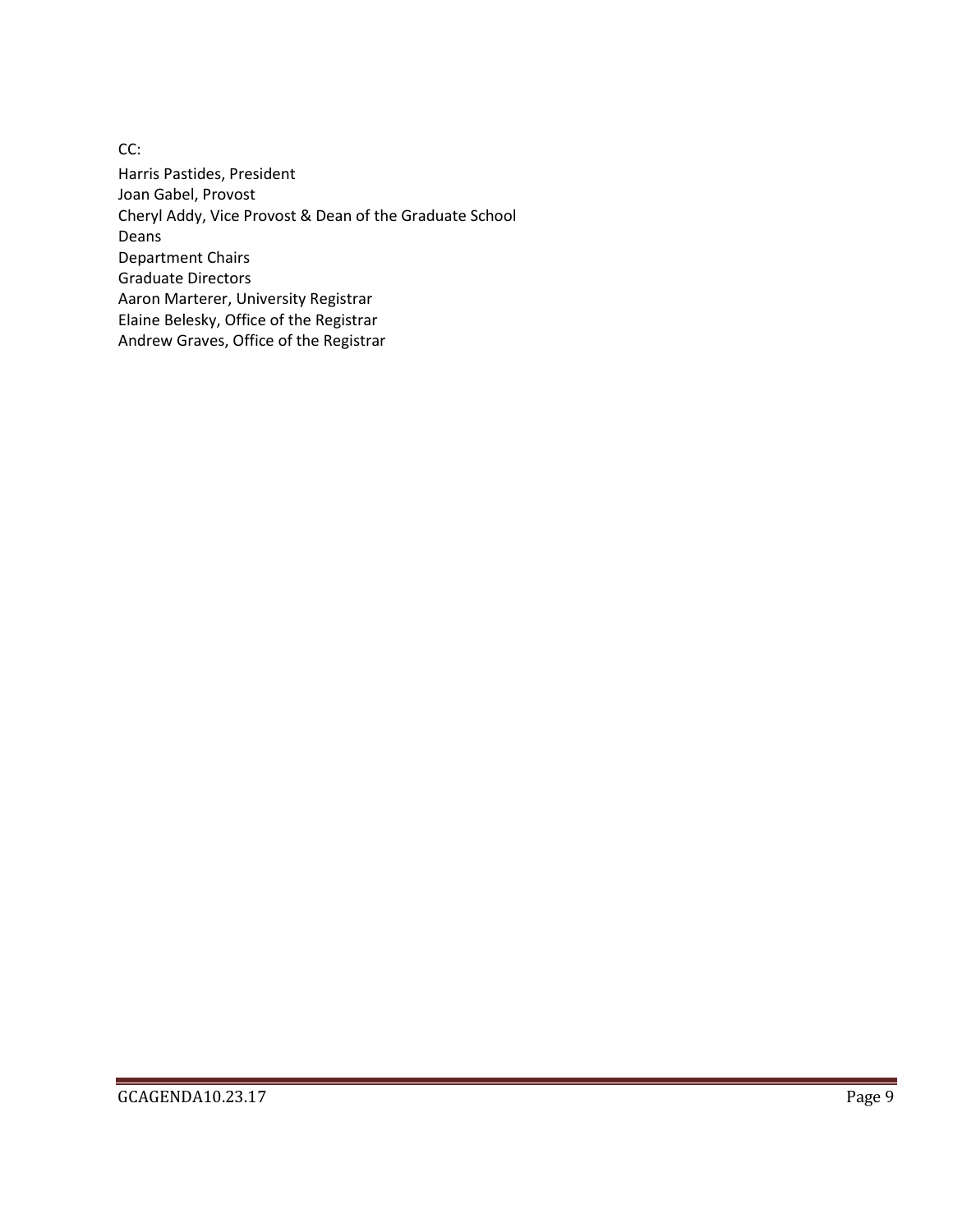# **UofSC is Part of New Initiative to Better Understand PhD Career Pathways**

## Fall 2017

The Council of Graduate Schools (CGS) recentl[y announced](http://cgsnet.org/coalition-universities-selected-gather-data-about-phd-career-pathways) a new initiative to improve understanding of career pathways for current PhD students and alumni. The University of South Carolina (UofSC) is participating in this innovative CGS initiative as an affiliate institution. The Chronicle of Higher Education recently featured the CGS initiative as well in, ["Documenting What PhDs Do for a Living"](http://www.chronicle.com/article/Documenting-What-PhDs-Do-for/241449).

The new CGS project, entitled ["Understanding PhD Career Pathways for Program Improvement,](http://cgsnet.org/understanding-career-pathways)" is supported by grants from the Andrew W. Mellon Foundation and the National Science Foundation. The project seeks to determine what types of careers PhDs pursue and examines their career trajectories up to fifteen years post-PhD. The data collected will be used to help determine what skills are needed to be successful in a variety of career pathways. This information will then be shared with institutions, including UofSC, to implement program improvement for current PhD students. Data collection will begin in fall 2017, and CGS will publish the initial findings in fall 2018.

Before the end of the month, surveys will be sent to UofSC alumni who received doctoral degrees from 28 selected degree programs in the humanities and STEM field. The first alumni survey will include over 450 doctoral degree recipients from July to June in 2001-02, 2008-09, or 2013-14. Campus stakeholders, representing the 28 selected degree programs and other offices, at UofSC will receive an update regarding survey and preliminary data by the end of the year. The Graduate School will share the purpose of the survey, provide ongoing updates on the status of activities, include overall results, and invite use of the results for program improvement on our various social media channels [\(Facebook,](https://www.facebook.com/GradSchoolAtUSC) [Twitter,](https://twitter.com/GradSchoolatUSC) and [Instagram\)](https://www.instagram.com/gradschoolatusc/), as well as our [website.](http://gradschool.sc.edu/)

The Graduate School would like to thank the many stakeholders across campus, including both college and department-level leadership and representation from a variety of university offices, who contributed their time to the development of our university's proposal, which would not have been possible without their support.

The Graduate School looks forward to helping shape the future of doctoral education and providing support for a variety of meaningful career options for its PhD students.

Contact Dr. Heather Brandt, Associate Dean for Professional Development in the Graduate School at [CGSpathways@sc.edu](mailto:CGSpathways@sc.edu) with any questions or for more information about the CGS PhD Career Pathways project.





**UNIVERSITY OF SOUTH CAROLINA** The Graduate School

Announcement posted<http://www.gradschool.sc.edu/post.asp?eventid=1229>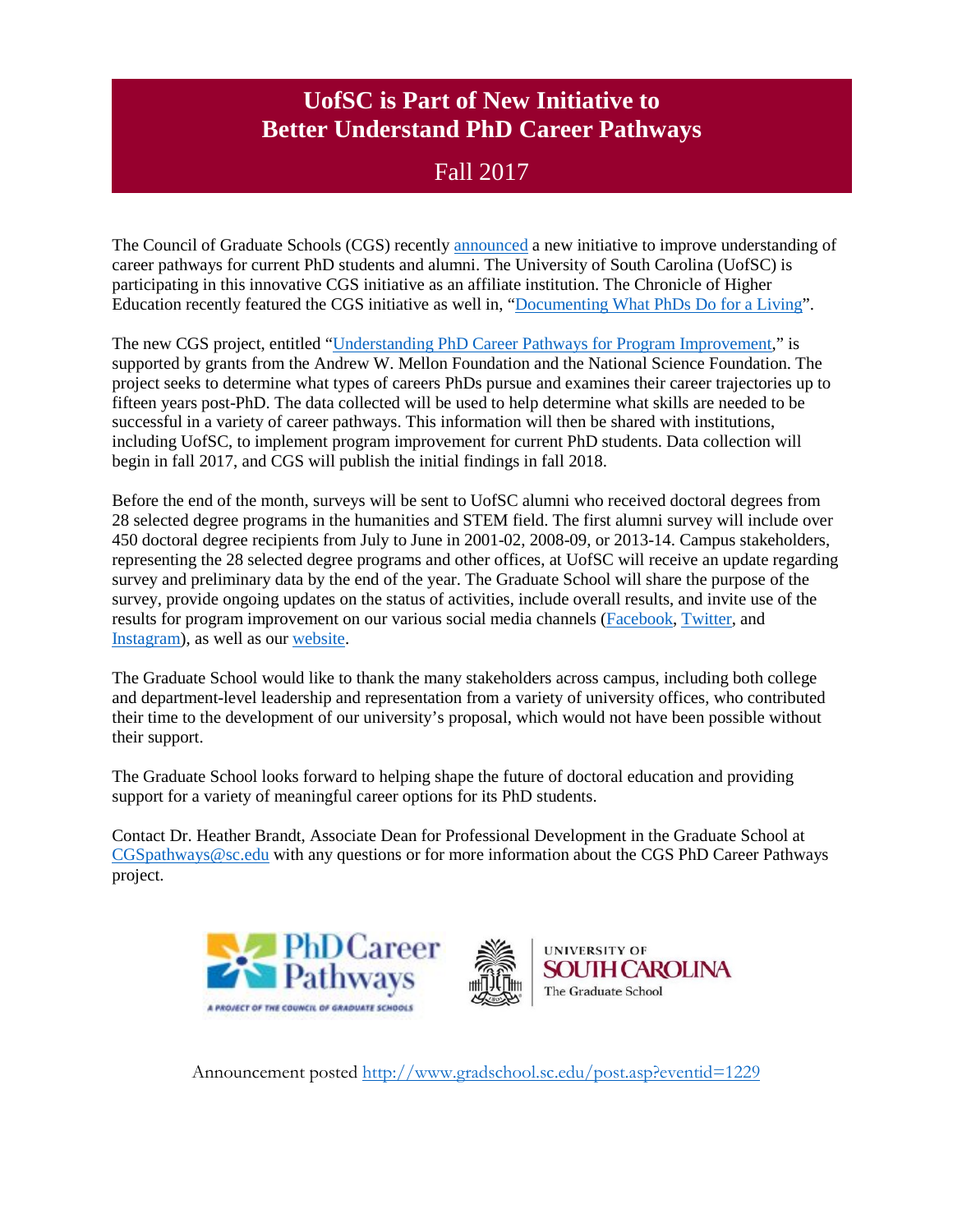



UofSC has a membership to the National Postdoctoral Association, which is open to graduate students, post-doctoral fellows, and faculty and includes relevant resources. You are eligible to join with a UofSC email address. Access at: <https://npamembers.site-ym.com/>

ImaginePhD is a free online career exploration and planning tool for PhD students and postdoctoral scholars in the humanities and social sciences. Humanities and social sciences PhD students and their mentors have long recognized the need for more resources to help bridge the knowledge gap between doctoral education and the realm of career possibilities. ImaginePhD is designed to meet this need by allowing users to:

- assess their career-related skills, interests, and values
- explore careers paths appropriate to their disciplines
- create self-defined goals
- map out next steps for career and professional development success

Access at:<https://www.imaginephd.com/>

Sponsored by the Cornell Graduate School, the **Productive Writer listserv** is designed for graduate students who are writing their proposal, thesis, dissertation, fellowship applications, or other manuscripts. Subscribers receive email messages every other week with writing tips, strategies and encouragement to help you start, persist (and endure), and complete your academic writing projects.

Access at:<http://gradschool.cornell.edu/announcement/productive-writer-listserv> Sign up at: [https://visitor.r20.constantcontact.com/manage/optin?v=0017CAV\\_ERFAzG-bsR2rbY4QAU7BD0rR-](https://visitor.r20.constantcontact.com/manage/optin?v=0017CAV_ERFAzG-bsR2rbY4QAU7BD0rR-PSX5tTIbrEZ2ZeIq_5sM5oWHAbahjfmMIGSvpAJ7HrEUgIgATfJ9QM5biKJ8D8LAir5jA3xeS-7TvQAbCNppWXr_LyZA17kWpBLMgOn7RxLxd81zYjwfdsjDGoLUoPrdBpbIE5NrJHYl-Cw0EjUaV4lEGz8ZQVzXz2DV7h8RBN9-08jmhHwXgu4LFwSSCnWkDBQ0UFOlPUBocJaKQzsiZcdg%3D%3D)[PSX5tTIbrEZ2ZeIq\\_5sM5oWHAbahjfmMIGSvpAJ7HrEUgIgATfJ9QM5biKJ8D8LAir5jA3xeS-](https://visitor.r20.constantcontact.com/manage/optin?v=0017CAV_ERFAzG-bsR2rbY4QAU7BD0rR-PSX5tTIbrEZ2ZeIq_5sM5oWHAbahjfmMIGSvpAJ7HrEUgIgATfJ9QM5biKJ8D8LAir5jA3xeS-7TvQAbCNppWXr_LyZA17kWpBLMgOn7RxLxd81zYjwfdsjDGoLUoPrdBpbIE5NrJHYl-Cw0EjUaV4lEGz8ZQVzXz2DV7h8RBN9-08jmhHwXgu4LFwSSCnWkDBQ0UFOlPUBocJaKQzsiZcdg%3D%3D)[7TvQAbCNppWXr\\_LyZA17kWpBLMgOn7RxLxd81zYjwfdsjDGoLUoPrdBpbIE5NrJHYl-](https://visitor.r20.constantcontact.com/manage/optin?v=0017CAV_ERFAzG-bsR2rbY4QAU7BD0rR-PSX5tTIbrEZ2ZeIq_5sM5oWHAbahjfmMIGSvpAJ7HrEUgIgATfJ9QM5biKJ8D8LAir5jA3xeS-7TvQAbCNppWXr_LyZA17kWpBLMgOn7RxLxd81zYjwfdsjDGoLUoPrdBpbIE5NrJHYl-Cw0EjUaV4lEGz8ZQVzXz2DV7h8RBN9-08jmhHwXgu4LFwSSCnWkDBQ0UFOlPUBocJaKQzsiZcdg%3D%3D)[Cw0EjUaV4lEGz8ZQVzXz2DV7h8RBN9-08jmhHwXgu4LFwSSCnWkDBQ0UFOlPUBocJaKQzsiZcdg%3D%3D](https://visitor.r20.constantcontact.com/manage/optin?v=0017CAV_ERFAzG-bsR2rbY4QAU7BD0rR-PSX5tTIbrEZ2ZeIq_5sM5oWHAbahjfmMIGSvpAJ7HrEUgIgATfJ9QM5biKJ8D8LAir5jA3xeS-7TvQAbCNppWXr_LyZA17kWpBLMgOn7RxLxd81zYjwfdsjDGoLUoPrdBpbIE5NrJHYl-Cw0EjUaV4lEGz8ZQVzXz2DV7h8RBN9-08jmhHwXgu4LFwSSCnWkDBQ0UFOlPUBocJaKQzsiZcdg%3D%3D)





**IMAGINE PHD** 



National Center for Faculty **Development & Diversity**